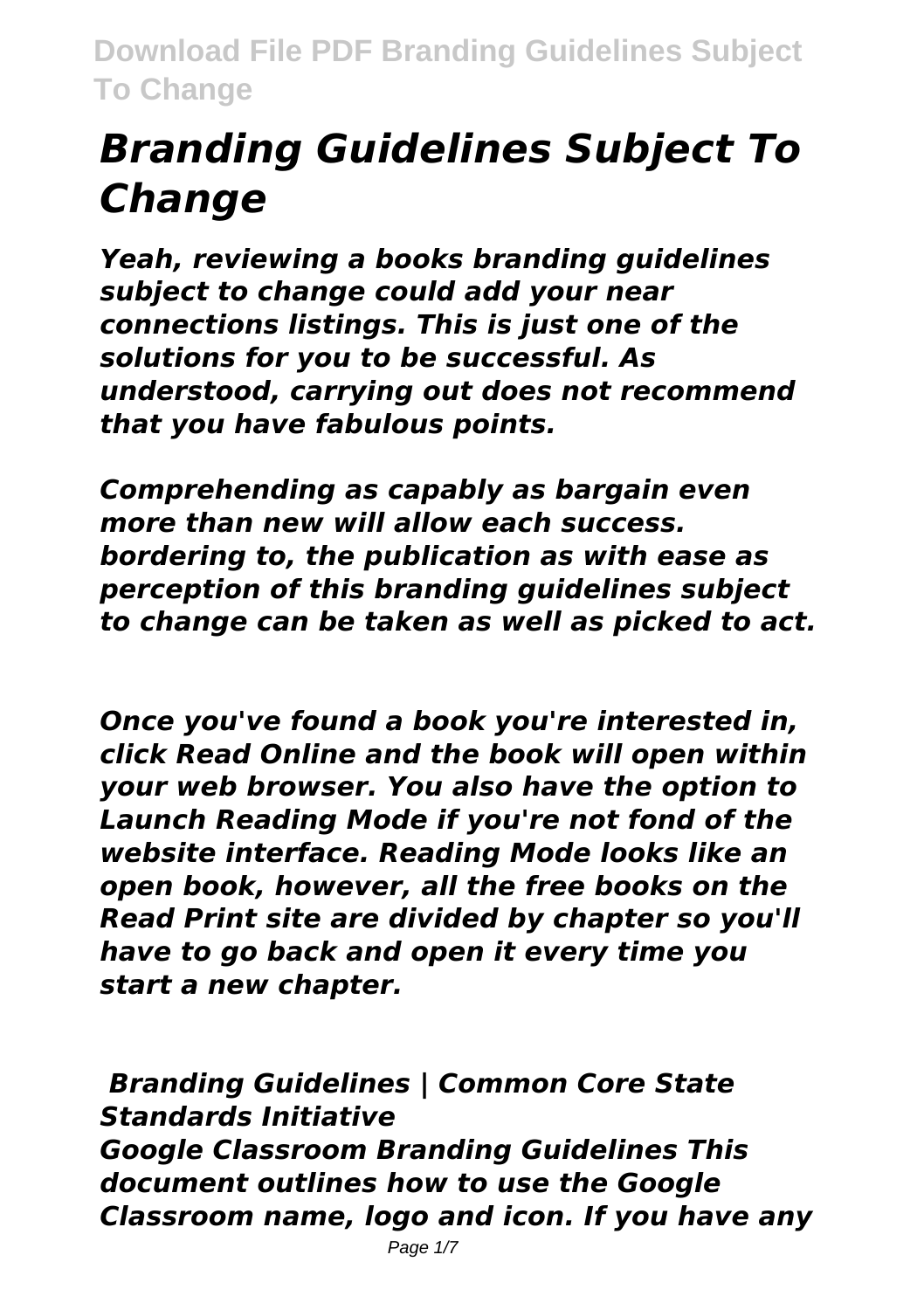*additional questions, please refer to the more general Google brand permissions .*

#### *1) The Skywarn Program*

*Branding Guidelines. The information below is intended to help guide individuals seeking to use or otherwise represent the brand of the Common Core State Standards or Common Core State Standards Initiative.*

*Branding | Digital Transformation Agency You must not incorporate any of the Skype brand assets, or variations of them, into your own product features, product names, service names, trademarks, logos, company names, domain names, or social media accounts unless otherwise permitted by the Microsoft Trademark & Brand Guidelines.. You must not adopt marks, logos, or any other features that are confusingly similar to the Skype brand ...*

*Branding Guidelines | Endicott College Partner Branding Guidelines are subject to change. Partners are responsible for ensuring all branding and related marketing materials, press releases, and online assets and communications ("Branding Material") are consistent with current Legal Policies. Salesforce may require partners and/or sponsors to change and/or remove any Branding Material it deems to violates the Partner Branding ...*

*Brand Resources - YouTube* Page 2/7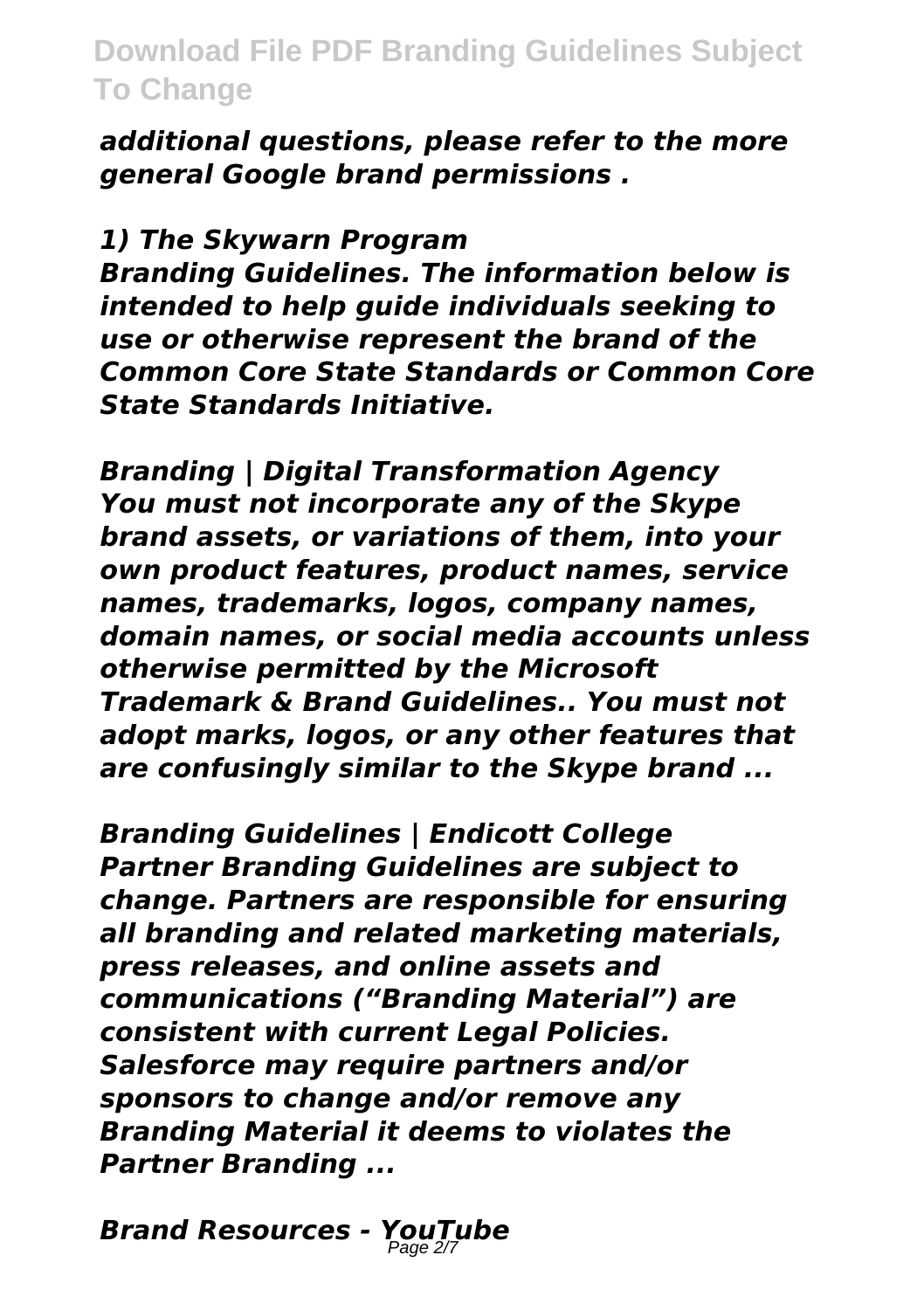*According to the Australian Government Branding — Guidelines on the use of the Australian Government logo by Australian government departments and agencies there must be a clear distinction between agency websites and ministerial websites.*

*Branding Guidelines Subject To Change Find our branding guidelines for our Communication and Marketing material and all things Endicott College. These guidelines help ensure consistency and accuracy throughout the deployment of the media assets.*

*LP Building Products Brand Identity Guide Subject: Likely or prone to be affected by. So, let's see that phrase with the definition instead of the word. These dates may be prone to changing. So this means that there is uncertainty as to whether or not the dates could change. However, the phrase. These dates are subject to change. Indicates that you know the dates could change, and that ...*

*Branding Guidelines - Google If a vehicle is subject to branding, the Minnesota title brand is permanent and will appear on all subsequent titles issued. A brand is a label included on a title describing the current status of a vehicle. A vehicle not subject to branding is issued a clear title. Reference: Minnesota Statutes, sections . 168A. 01, subd. 6a;*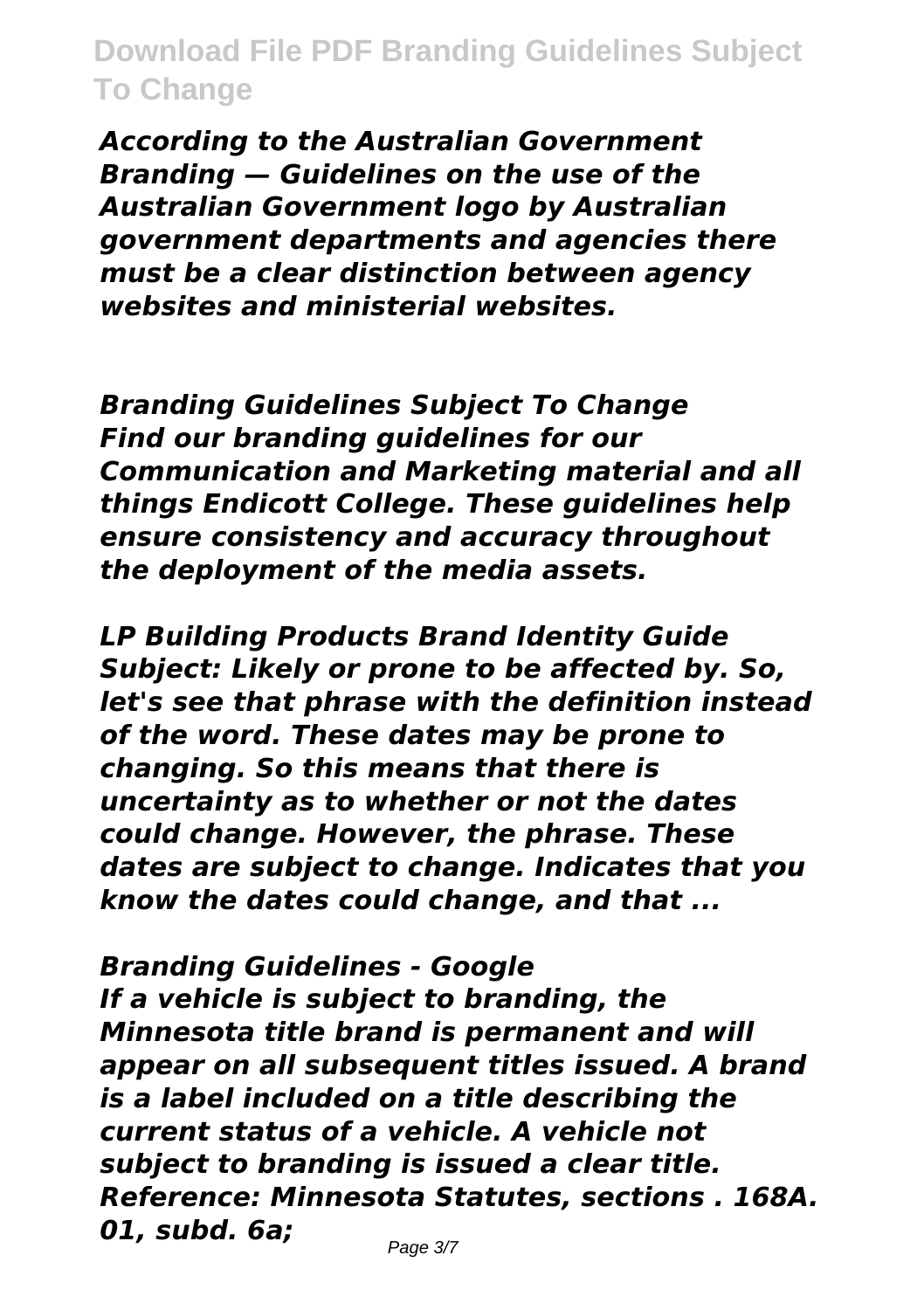## *What is a Salvage Vehicle? QUESTIONS CONTACT DVS!*

*right to contest any branding use of the "Skywarn" name and logo, should it be done in bad faith. This limited permission is conditioned on all elements and entities involved in the use of the marks being of a high quality and acting in lawful and professional manners, and are subject to the quality review by NOAA/NWS.*

*Branding Guidelines - Google Chrome The Importance of Brand Guidelines. 24 May. The Importance of Brand Guidelines . Posted at 14:18h in Branding by Carolyn Byard. You've spent a lot of time crafting the perfect message, logo, website, and marketing materials for your brand. You went back and forth with a designer to get your logo lined out just right. You worked with a content writer to craft an impactful and cohesive tagline ...*

## *Partner Branding Guidelines*

*Branding Guidelines This page sets forth the guidelines for use of Google trademarks you should consider when naming and describing your application. Your use of any Google trademarks is always subject to the Google Permissions .*

*The Importance of Brand Guidelines | Iconic Digital ... Salesforce branding policies. Note that these guidelines are subject to change. Community* Page 4/7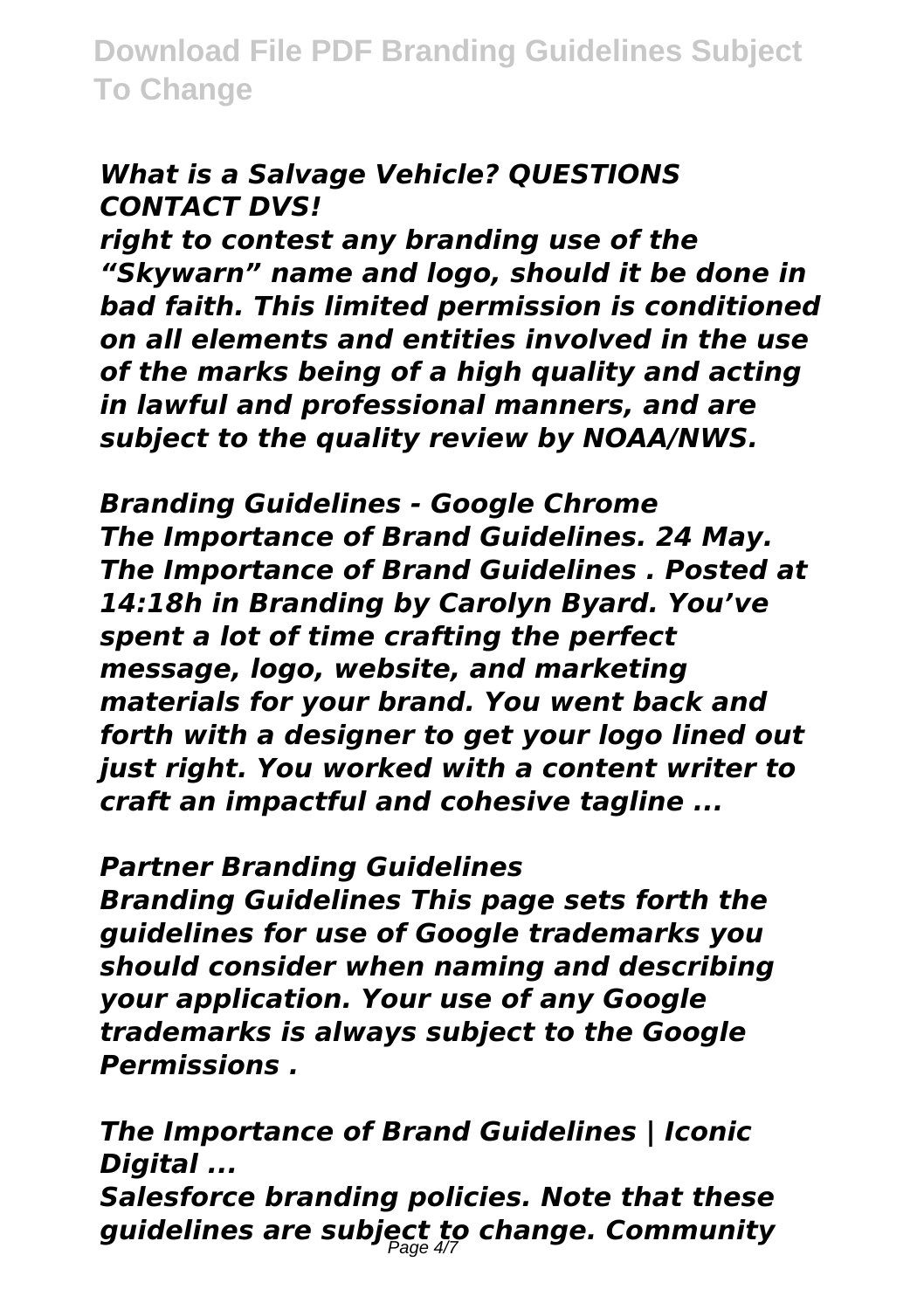*Group Leaders are responsible for ensuring their branding materials follow these rules. Salesforce may require to change or remove branding assets that violate the Trailblazer Community Brand Guidelines. Creating success together*

*Branding and Trademarks Usage Guidelines visual and verbal foundation of our corporate brand. This manual contains guidelines for the use and application of these elements to provide a uniform graphic and messaging standard for anyone participating in the development of corporate communications, marketing and sales materials produced for the promotion of Control4® products and services. We are all ambassadors of the Control4 brand ...*

*36 Great Brand Guidelines Examples - Content Harmony*

*Branding and Trademarks Usage Guidelines. Effective Date: 1 February 2017. LogbookMe recognise that our community and ecosystem play an integral role in reselling, developing complementary products and applications that leverage our platform and the need to refer and link to LogbookMe and our products and services.*

*phrases - "Subject to Change" Usage - English Language ...*

*Brand Resources Below are the building blocks for our brand. While this page is here to get you* Page 5/7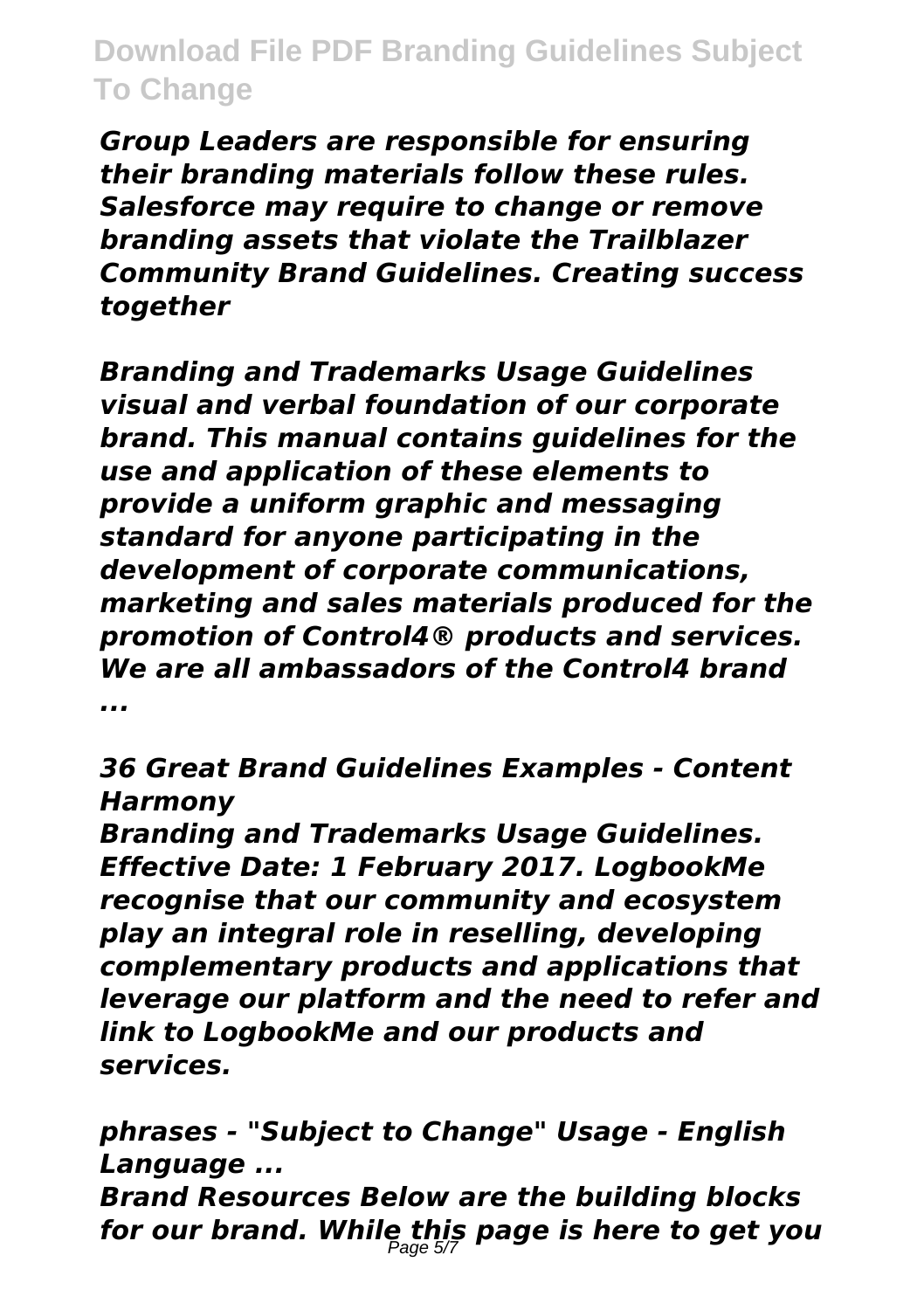*started, all uses need to be approved by YouTube.*

#### *Brand Guidelines - Skype*

*\* Product specifications are subject to change without notice. Image reproduction courtesy of Klipsch Group, Inc. © 2020 Klipsch Group, Inc. All Rights Reserved.*

*Branding Guidelines - Energy : Home make a positive change • Take people who are ... alongside the 'Just Be' branding, their own branding guidelines must be adhered to. The logo features a typeface and a web address and these must not be separated. If you would like more guidance on Croydon Council's branding guidelines please email:*

*simon@croydondesign.com. In a red/green/blue environment (RGB) the break down is Red 117 ...*

*BRANDING GUIDELINES - Just Be Croydon The branding guidelines also apply to all useredited versions of these templates. To ensure the consistency of the DDOT brand the DDOT Office of Communications must review all communications to the public. Please submit all communications to Mario Sessions for review. Thank you for your cooperation. Learn more about the DDOT Brand*

*Brand Guidelines - egresados.iteso.mx Brand guidelines are, in essence, your owner's manual on how to "use" your brand. These* Page 6/7